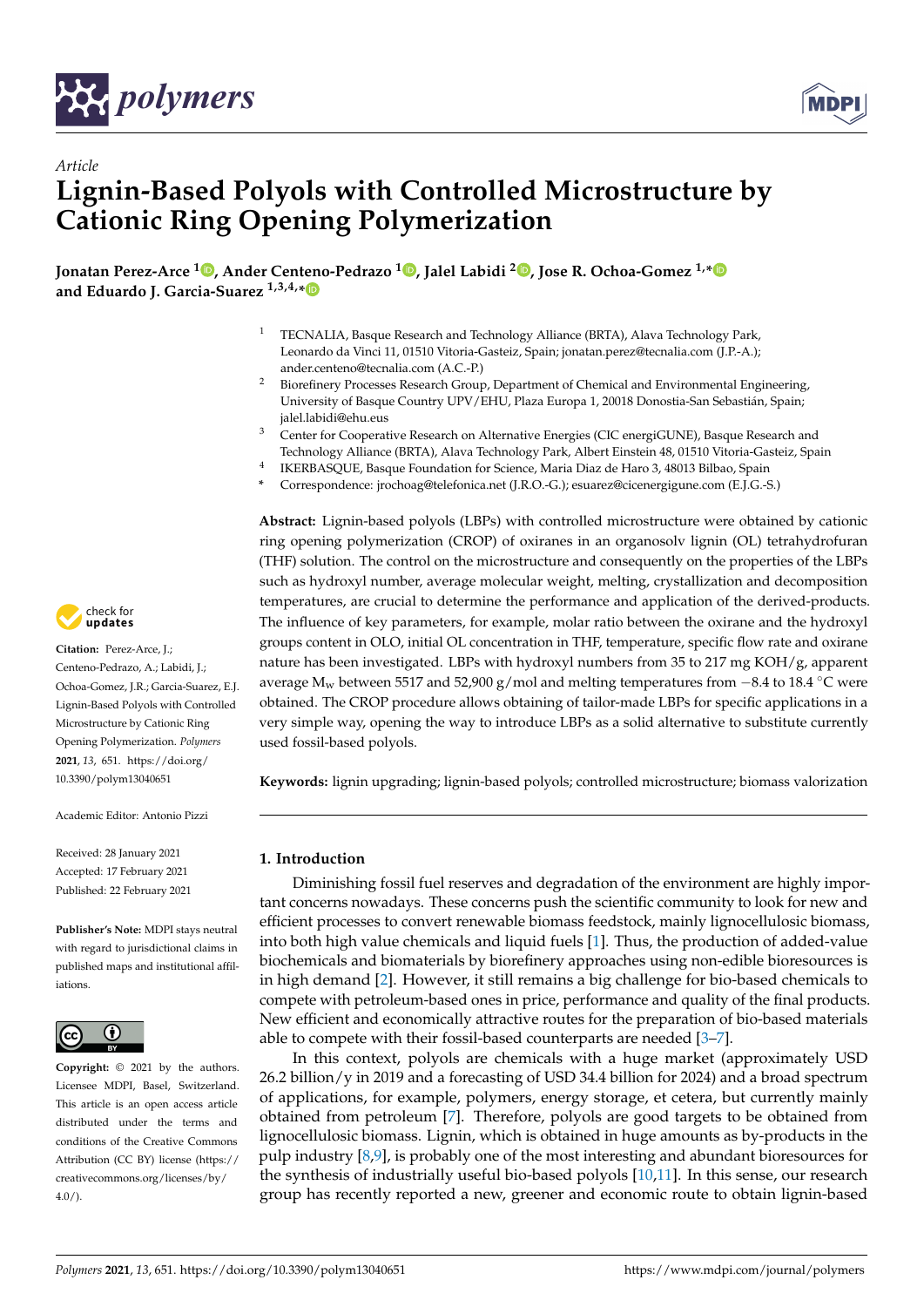polyols (LBPs) under very mild reaction conditions by cationic ring opening polymerization (CROP), substantially improving the more traditional routes to obtain LBPs such as either lignin fragmentation [\[12–](#page-10-8)[14\]](#page-10-9), lignin oxypropylation, or both, in basic media [\[15](#page-10-10)[,16\]](#page-10-11), which are carried out under harsher reaction conditions [\[17](#page-10-12)[,18\]](#page-10-13). On the other hand, the total control of polyol properties such as hydroxyl number (number of –OH per gram of polyol), average molecular weight, thermal behavior (melting, crystallization, decomposition temperatures), linear or branched and viscosity, are crucial since they will determine the performance and the best application of the final derived products, for example, foams, adhesives, coatings, energy storage materials, et cetera.

In this work, we reported the synthesis of LBPs by CROP of oxiranes in an organosolv lignin (OL) THF solution and the investigation on how key reaction parameters such as, oxirane/–OH-lignin-groups (oxirane/OH–OL) molar ratio, initial OL concentration, temperature, oxirane specific addition flow rate  $(Q_s)$  and oxirane nature influence the physicochemical properties of the obtained LBPs.

# **2. Experimental**

# *2.1. Materials*

Propylene oxide (PO, 99.5%), butylene oxide (BO, 99%), epichlorohydrin (oxiranes, 99%), glycidol (GLY, 96%), 1,2-epoxyhexane (HO, 97%), 1,2-epoxyoctane (OO, 96%), 1,2 epoxy-5-hexene (HEO, 98%), boron trifluoride etherate ( $BF_3$ , 48%) and tetrabutylammonium hydroxide (0.1 *N* in toluene/methanol) were purchased from Acros Organics (Geel, Belgium). *N*,*N*-dimethylethylamine (99%) was purchased from Sigma-Aldrich (San Luis, MO, USA). Tetrahydrofuran (THF, 99%) and acetonitrile (ACN, 99%) were purchased form Fisher (Waltham, MA, USA). The OL was kindly supplied by TNO (Netherlands Organisation for Applied Scientific Research, The Hague, The Netherlands) and it was a lignin mixture from various wood types containing 1.18 mmol/g of OH-aliphatic and 3.33 mmol/g of OH-aromatics. OL composition is 98.16 wt.% (91.64 wt.% of Klason lignin and 6.52 wt.% of acid soluble lignin), with cellulose, hemicellulose and ash contents around 0.01 wt.%, 0.35 wt.% and 0.40 wt.%, respectively.

#### *2.2. Synthesis of LBPs*

A typical synthesis was carried out in a 125 mL four-necked glass jacketed reactor equipped with a mechanical stirrer at the desired temperature and at atmospheric pressure. Previously, the OL was dried at 50  $\degree$ C in a vacuum oven (under 20 mbar pressure) for 24 h. Then, a solution of the OL in THF was placed into the reactor, and the desired amount of catalyst (boron trifluoride etherate) was added under stirring. Next, the stablished amount of the selected oxirane was added continuously using a syringe pump at a chosen Q<sup>s</sup> (defined as mL of oxirane per OL hydroxyl groups per hour). Once oxirane addition was completed the reaction was kept under stirring for an additional 1 h of post-addition time to ensure its total conversion. Finally, the reaction was quenched with an excess of *N*,*N*-dimethylethylamine (1.66 equivalents referred to the catalyst) and the solvent was removed in a rotary evaporator until constant weight yielding the desired LBP, generally, as a dark brown viscous liquid. All LBPs were dried at 65 ◦C under vacuum (10 mbar) overnight prior to analyses.

#### *2.3. Characterization of LBPs*

Attenuated total reflection Fourier transform infrared (ATR-FTIR) spectroscopy analyses were performed using an infrared spectrophotometer Bruker Instrument (Billerica, MA, USA) model ALPHA-P in the range of 4000 to 400 cm<sup>-1</sup> at a resolution of 4 cm<sup>-1</sup>.

Molecular mass distributions (MWD), the apparent weight average molecular masses  $(M_w)$  and the dispersity indexes (DI) were determined by size exclusion chromatography (SEC) using a Knauer Azura liquid chromatography equipment (Berlin, Germany). The system consisted of two columns (Agilent ResiPore, Santa Clara, CA, USA,  $7.5 \times 300$  mm, 3 µm) and a pre-column connected in series and an Knauer Azura RID 2.1L refractive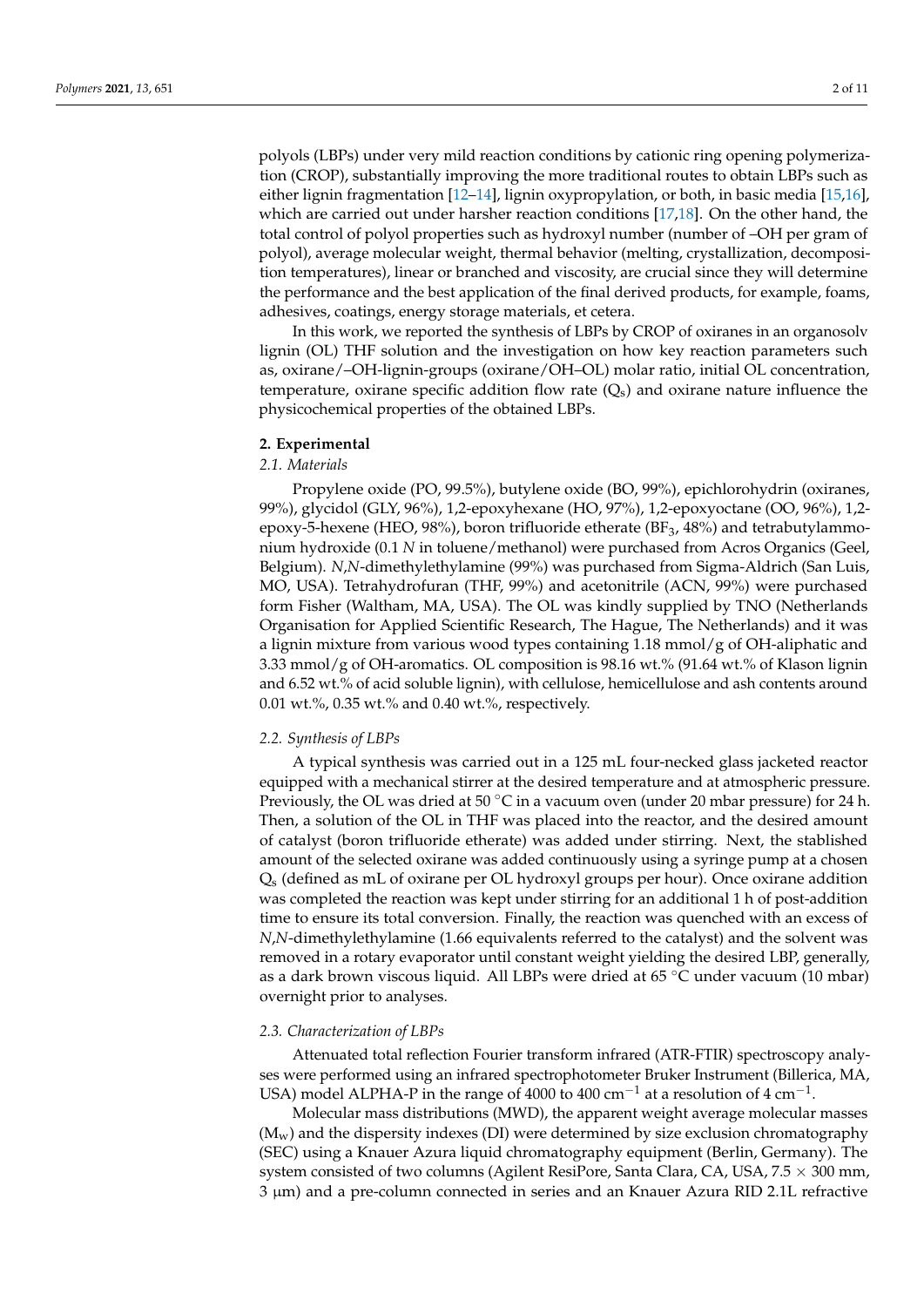index detector (Berlin, Germany). Dried THF at a flow rate of 1 mL/min at 40 ◦C was the mobile phase. Calibration was carried out with an Agilent (Santa Clara, CA, USA) polymer polystyrene standard kit consisting of 15 standards with Mw ranging from 162 to 278,700 g/mol.

The OL and LBPs hydroxyl numbers (OH#) were determined according to American Society for Testing and Materials (ASTM) E-1899-02 standard using THF as a solvent in a 702 SM Titrino equipment from Metrohm (Herisau, Swizerland).

Differential scanning calorimetry (DSC) analyses were carried out in a TA Instruments Q1000 modulated differential scanning calorimeter (New Castle, UK). Scans cycles consisted of heating the sample up to 100  $\degree$ C followed by a cooling ramp between 100 and −80 °C and a subsequent heating ramp between −80 and 220 °C, both at 10 °C/min.

Thermo-gravimetric analysis (TGA) of LBPs was performed on a TA instruments TG-DTA92 instrument (New Castle, UK) under air atmosphere. In a typical experiment, samples were heated from 20 to 100 °C at 5 °C/min. Then, samples were dried at this temperature for 1 h in order to eliminate moisture and residual solvent, if any, and finally samples were heated from 120 to 700 °C at 10 °C/min while recording the mass losses.

Oxirane conversions were calculated by subtracting the unreacted oxirane amount from the total added during the reaction, and dividing the result by the total oxirane amount added. The unreacted oxirane was determined by HPLC instrument (Agilent 1260 Infinity, Santa Clara, CA, USA) fitted with a 300 mm  $\times$  7.8 mm  $\times$  9 µm Aminex HPX-87 column and a refractive index detector. The mobile phase was 0.01 N aqueous sulfuric acid and the flow rate 0.7 mL/min. Column and detector temperatures were 65 °C and 50 °C, respectively.

#### *2.4. LBP Composition Determination*

There are three components in the final LBPs: OL, employed oxirane and the copolymerized solvent (THF). Previously, to determine the composition of the LBP, excess solvent was removed until a constant weight of the LBP was obtained. The OL wt.% in the LBP was calculated by dividing the initial mass of OL (mL) employed in the reaction by the total weight of the LBP obtained (mLBP) and multiplying the result by 100. The oxirane weight content in the LBP (oxirane wt.%) was calculated by dividing the difference between the oxirane weight  $(m_{oxirane})$  used in the reaction and the unreacted oxirane mass by the total weight of LBP (mLBP) obtained and multiplying the result by 100. Copolymerized THF contents (THF wt.%) were calculated by subtracting the sum of the two above amounts from 100.

# **3. Results and Discussion**

*Synthesis of the LPBs Family with Controlled Microstructure by CROP*

<span id="page-2-0"></span>LBPs were synthesized by CROP of oxiranes and THF in the presence of a OL source using a Lewis acid catalyst ( $BF_3 \cdot OEt_2$ ) (Scheme [1\)](#page-2-0) being both the THF comonomer and solvent as previously discussed.



**Scheme 1.** Lignin-based polyols (LBPs) synthesis by cationic ring opening polymerization (CROP) reaction of oxiranes in<br>——————————————————— reaction of oxiranes in the presence of  $\mathbf{r}$  in the presence of ligning. THF in the presence of lignin.

Based on our previous work [17], the reaction parameters that showed little or ble influence in the LBP microstructure, namely, the catalyst amount and the post-addition be influence in the LBP microstructure, namely, the catalyst amount and the post-addition time were set at at 0.125 catalyst/–OH–OL molar ratio and 1 h, respectively. Under the selected conditions, set at 0.125 catalyster at 0.125 catalyster and 1.1,  $\frac{1}{2}$  catalogue of  $\frac{1}{2}$ , respectively. The selection respectively. reaction parameters such as the oxirane/OH–OL molar ratio, the OL initial concentration, Based on our previous work [\[17\]](#page-10-12), the reaction parameters that showed little or negligi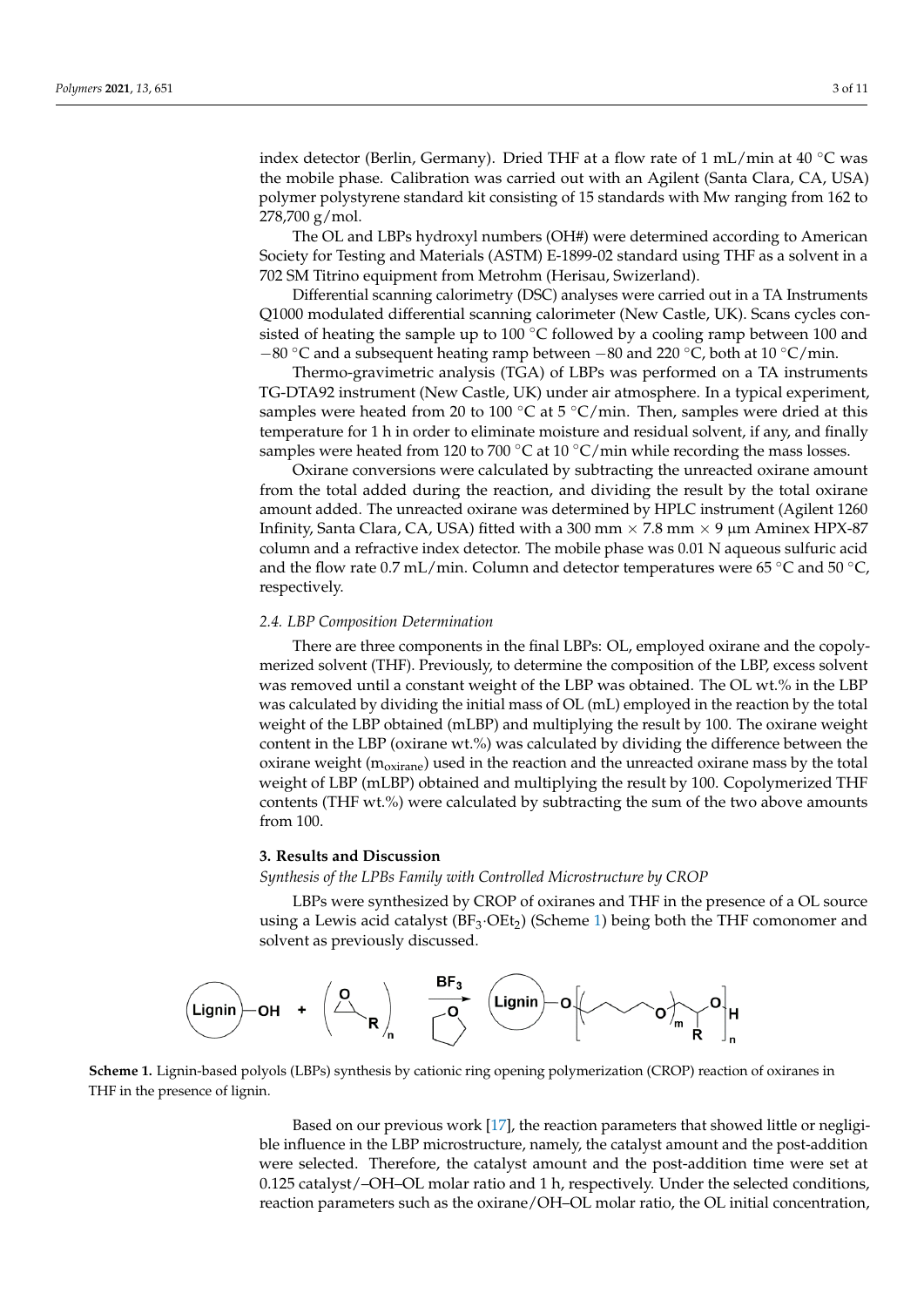the reaction temperature, the specific flow rate of oxirane addition and the nature of the oxirane were studied to understand how they influence the LBPs' microstructures using butylene oxide as the oxirane. However, before discussing the influence of these parameters, it is necessary to understand the propagation and termination step mechanisms of the CROP reaction in the presence of THF using lignin as the polyol initiator.

As depicted in Scheme [2,](#page-4-0) after the initiation, the propagation step takes place by active chain end (ACE) mechanism by reaction of the formed cation 2 with THF leading to the growing polymer (3). This propagation step might also occur by reaction of cations 2 and 3 with the oxirane, but this is unlikely because THF is used as reaction media and therefore it is in a large excess relative to the oxirane due to the slow semicontinuous oxirane addition to the reaction mixture. On the other hand, the termination could potentially occur in three different ways: (1) by reaction of cation 3 with the –OH groups present in the lignin leading to the desired LBP or with an already formed LBP (path e-1); (2) by reaction with traces of water leading to an undesired linear homopolymer (path e-2); and (3) by backbiting reaction between the terminal –OH moiety in cations 3 with a carbon atom in the same cation leading to an undesired cyclic oligomer (COL) (path e-3). Consequently, in view of the CROP mechanism at the selected reaction conditions the competition between homopropagation (path d) and termination reactions (paths e-1, e-2 and e-3) will depend mainly on the THF and –OH concentrations as already reported in the literature [\[19,](#page-10-14)[20\]](#page-10-15). Even if both reaction mechanisms, activated monomer (AM) and ACE mechanisms, occur simultaneously, one is preferred to the other depending on THF and –OH concentrations, allowing playing with those parameters to fine tune the final LBPs microstructure for a required application. Another variable playing a key role in the LBP microstructure is the reaction temperature; the higher temperature the lower THF incorporation in the final LBP [\[21](#page-10-16)[,22\]](#page-10-17). On the basis of previously discussed premises, the influence of oxirane/–OH– OL molar ratio (affecting THF concentration), the influence of the lignin concentration (affecting the THF concentration and the –OH concentration), the effect of the temperature (affecting the THF incorporation), the influence of the oxirane specific addition flow rate  $(Q<sub>s</sub>)$  (affecting the instant concentration-consumption of the oxirane) and once all these parameters were studied with the BO the influence of the oxirane nature (affecting mainly the thermal properties of the LBPs) was investigated as well.

• Effect of the oxirane/–OH–OL molar ratio on the LBPs microstructure

This parameter was studied for values ranging from 1 to 5 using butylene oxide (BO) as an oxirane. As already stated, it is clear that the oxirane monomer acts as promotor in the CROP reaction and then it is expected that LBPs having higher molecular weights could be obtained by increasing the oxirane/OH–OL molar ratio. Experimental conditions of reactions carried out and results obtained are given in Table [1](#page-4-1) together with the characteristics of the starting OL (entry 1). The BO content in LBPs increases with BO/OH–OL molar ratio from 8 wt.% at a molar ratio of 1 to 16.7 wt.% at a molar ratio of 5. As expected, the OL content in the final LBP decreases from 24.5 wt.% at a BO/OH–OL molar ratio of 1 (entry 2) to 10.3 wt.% at a BO/OH–OL molar ratio of 5 (entry 3). Concerning THF incorporation into the final LBPs, it increases slightly with molar ratio. These results can be explained on the basis of the proposed CROP reaction mechanism since by increasing the oxirane content and consequently the relative ratio between oxirane/–OH–OL the propagation step is favored versus the termination one. On the other hand, the LBP hydroxyl number decreases by increasing the molar ratio from 81 to 35 mg KOH/g due to the increased amount of BO incorporated into the LBP because molecular mass increases with BO incorporation but OH groups introduced into a growing chain are independent of the number of BO units incorporated. The main difference between the three prepared LBPs at different molar ratios was observed in their crystallization and the melting temperatures, the lower the molar ratio the higher the crystallization temperature as a consequence of the lower length of flexible polyether chains. On the other hand, the melting temperature decreases when the molar ratio increases which can be attributed to the longer polyether moieties in the final LBP leading to a more flexible structure [\[23\]](#page-10-18).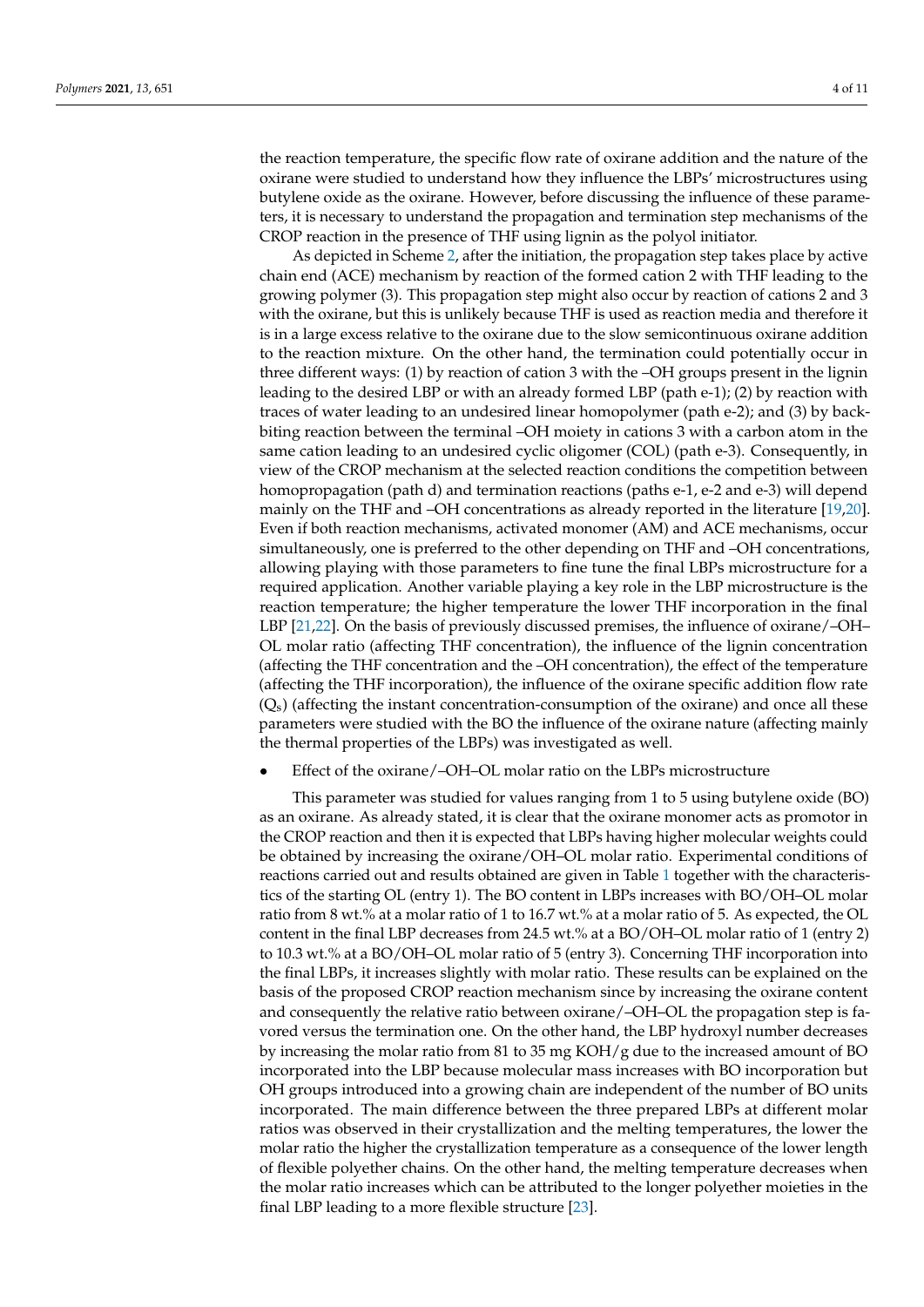<span id="page-4-0"></span>

**Scheme 2.** Proposed CROP polymerization with butylene oxide as oxirane in THF in the presence **Scheme 2.** Proposed CROP polymerization with butylene oxide as oxirane in THF in the presence of lignin adapted from our previous w[ork \[](#page-10-12)17].

<span id="page-4-1"></span>

| Entry | $BO/OH-OLb$<br>(mol) | OL (wt.%) $c$ | BO (wt.%) $c$ | THF<br>$(wt,\%)$ <sup>c</sup> | Tc $(^{\circ}C)$         | Tm<br>$(^\circ C)$       | $OH#$ (mg)<br>KOH/g | Mw <sup>d</sup><br>(g/mol) | $D^e (M_w/M_n)$ |
|-------|----------------------|---------------|---------------|-------------------------------|--------------------------|--------------------------|---------------------|----------------------------|-----------------|
|       |                      | 98.16         |               |                               | $\overline{\phantom{0}}$ | $\overline{\phantom{0}}$ | 243                 | 989                        | 2.1             |
|       |                      | 24.5          | 8.0           | 67.5                          | $-17.3$                  | 11.5                     | 81                  | 7172                       | 2.7             |
|       |                      | 19.4          | 12.6          | 68                            | $-20.8$                  | 9.7                      | 70                  | 11,941                     | 3.6             |
|       |                      | 10.3          | 16.7          | 73                            | $-33.8$                  | 3.7                      | 35                  | 30,855                     | 6.9             |

Table 1. Influence of the BO amount on the LBP microstructure <sup>a</sup>.

<sup>a</sup> Reaction conditions: temperature = 25 °C; pressure = atmospheric; catalyst/lignin–OH molar ratio = 0.125; OL concentration (g/L) = 110; specific flow rate (oxirane) = 73 mL·mol–OH(OL)<sup>-1</sup>⋅h<sup>-1</sup>; post-addition time = 1 h; <sup>b</sup> butylene oxide/lignin–OH groups molar ratio molar ratio;  $\rm ^c$  content in the LBP;  $\rm ^d$  average apparent  $\rm M_w$ ;  $\rm ^e$  dispersity index.  $\rm ^f$  starting OL.

> The hydroxyl numbers (OH#), are by far lower than the OH# of the employed OL  $(243 \text{ mg KOH/g})$  (entry 1, Table [1\)](#page-4-1) versus 81 mg KOH/g for a molar ratio of 1 (entry 2, Table [1\)](#page-4-1), 70 mg KOH/g for a molar ratio of 2 (entry 3, Table 1) and 35 mg KOH/g for a molar ratio of 5 (entry 4, Table [1\)](#page-4-1) since the apparent average  $M_w$  of the final LBPs increased considerably with the molar ratio,  $M_w$  989 g/mol being the apparent average for OL (entry 1, Table [1\)](#page-4-1) and 7172 g/mol, 11,263 g/mol and 30,855 g/mol for LBPs obtained with BO/OH–OL molar ratios of 1, 2 and 5, respectively (entries 2–4, Table [1\)](#page-4-1).

> The LPBs were analyzed by ATR-FTIR as well, but no significant differences between them were found as it can be seen in supporting information (Figure S2). As expected, the  $\overline{\text{MTP}}$  of  $\overline{\text{NTP}}$ MWD of the LBPs increased with the amount of BO incorporated (Figure [1\)](#page-5-0) [\[24\]](#page-10-19).

> However, at long elution times, it can be observed that the small peaks attributed to  $\frac{1}{100}$ ture [\[20\]](#page-10-15). In fact, it has been reported for the copolymerization of THF and ethylene oxide ture [20]. that the formation of COLs is lower or suppressed at THF conversion below  $60\%$  [\[19\]](#page-10-14). As it can be seen in Table [1,](#page-4-1) THF content in LBPs, and hence THF conversion, increases The 1),  $T_{\rm eff}$  may be the 1),  $T_{\rm eff}$  molecular ratio of  $T_{\rm eff}$  and  $\sigma$  and  $\sigma$  and  $\sigma$  for a molecular ratio  $\sigma$  and  $\sigma$  for a molecular ratio  $\sigma$ with molar ratio so that the lower the BO/OH–OL molar ratio the lower the amount of COI formed  $cc$  ratio,  $M_{\rm g}$ to cyclic oligomers (COLs) formation increase with molar ratio, as reported in the litera-COL formed.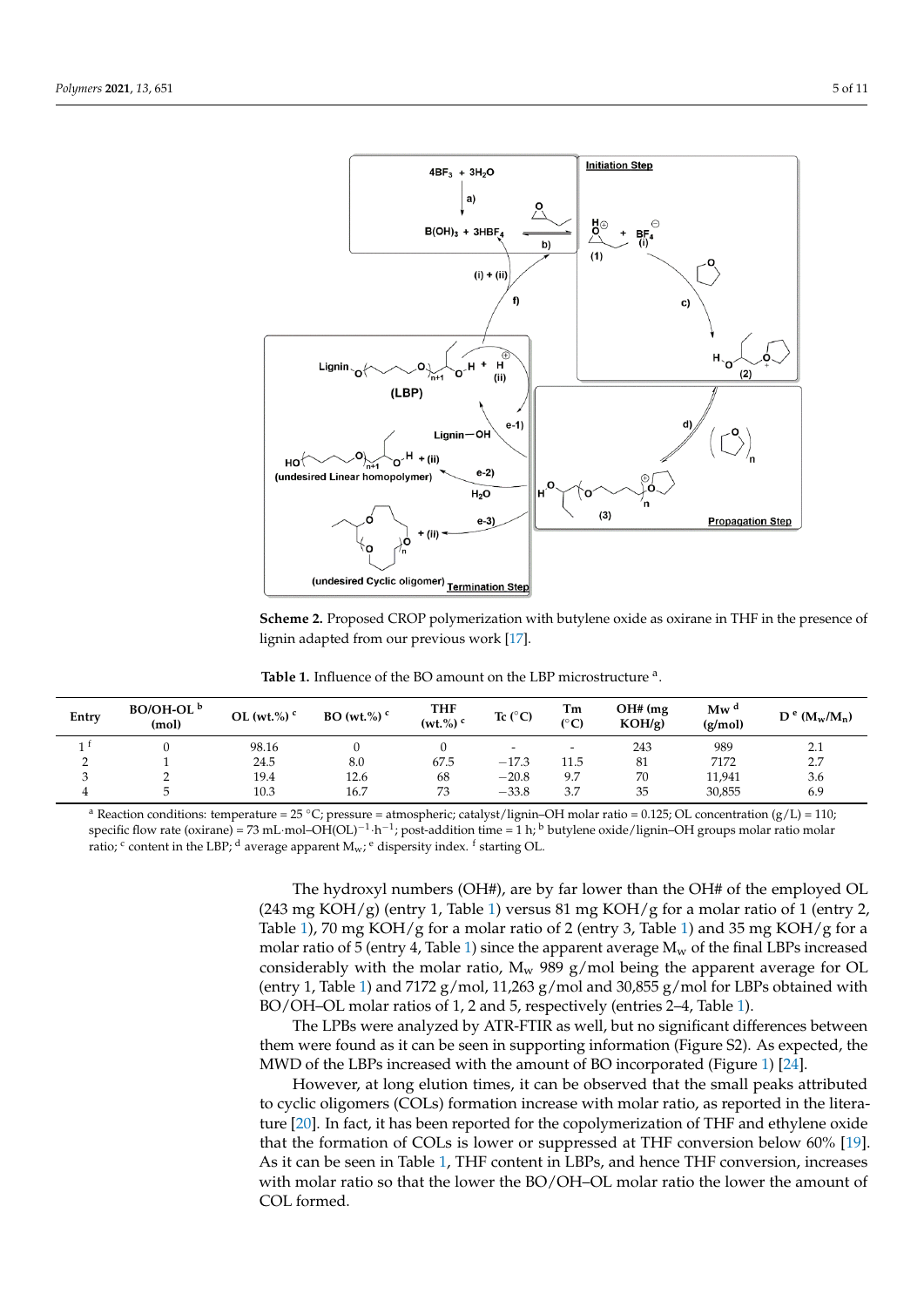<span id="page-5-0"></span>

**Figure 1.** Influence of the BO/OH-OL molar ratio on the LBPs MwD. **Figure 1.** Influence of the BO/OH-OL molar ratio on the LBPs MwD.

Concerning the decomposition temperature, it is observed that the LBPs have two degradation main peaks; one with the maximum weight lost ranging from ca. 360 to ca. 380 °C and another one with a maximum weight lost at ca. 540 °C (see Figures S1 and S3). Relative to the decomposition of the initial OL, two decomposition peaks can be observed,<br> $\frac{1}{100}$ the first one at 385 °C and the second and more intense one at around 530 °C (See Figure S1). Therefore, the first weight lost in the LBP can be attributed to the polyether chain  $\alpha$ grafted to the OL core and the second one to the decomposition of the core OL. It seems clear that the thermal degradation pattern of the obtained LBPs at different molar ratios is<br>composition and it result be concluded that within the LBPs composition mass at this red that edge in main and it could be concreted that whilm the BBT composition range obtained the amount of added oxirane has no significant impact on the final LBPs thermal degradation;  $\frac{3800 \text{ m}}{\text{m}}$  and  $\frac{3400 \text{ m}}{\text{m}}$  and  $\frac{3400 \text{ m}}{\text{m}}$  and  $\frac{3400 \text{ m}}{\text{m}}$  and  $\frac{3400 \text{ m}}{\text{m}}$  and  $\frac{3400 \text{ m}}{\text{m}}$  and  $\frac{3400 \text{ m}}{\text{m}}$  and  $\frac{3400 \text{ m}}{\text{m}}$  and  $\frac{3400 \text{ m}}{\text{m}}$  and  $\frac{3$ these results being consistent with those obtained in the copolymerization of styrene oxide<br>visit propulse oxide using dials as initiators [25] with propylene oxide using diols as initiators [\[25\]](#page-10-20). very similar and it could be concluded that within the LBP composition range obtained the

# • Effect of the OL initial concentration on the LBPs microstructure

The OL concentration plays a crucial role in the polymerization process because OL concentration is directly related to the -OH groups available in the reaction media. The competition between the –OH groups and THF concentration is key in the CROP reaction because the prevalence of one of them has significant influence in the propagation and termination steps. In fact, the THF homopropagation competes with the termination by OL–OH groups as shown in Scheme [2.](#page-4-0) Consequently, the OL initial concentration does affect the microstructure of the final LBPs allowing tuning of the final LBP properties. Several CROPs at four different initial OL concentrations (55  $g/L$ , 110  $g/L$ , 164  $g/L$  and  $274$  g/L) at two different BO/OH–OL molar ratios (1 and 2) were carried out. Experimental conditions and results are given in Table [2.](#page-6-0) A clear trend is observed at the two BO/OH–OL molar ratios studied, in other words, the lower the OL initial concentration the higher the apparent average  $M_w$  of the obtained LBP, which makes sense since by increasing the initial OL concentration there is an increase in the –OH concentration increasing the probability of the termination step by attack of the –OH to the growing polymer (Scheme [2\)](#page-4-0) avoiding the THF incorporation and consequently obtaining LBPs with lower apparent average Mw. Looking at the OH#, the lower the OH# the higher the apparent average  $M_w$ of the LBP obtained. The OH# is a crucial parameter for the polyol's application scope determining, in most cases, their final application. In this sense, as it can be seen in Table [2,](#page-6-0) different LBPs can be obtained with OH# ranging from 39 (entry 5, Table [2\)](#page-6-0) to 127 mg  $KOH/g$  (entry 4, Table [2\)](#page-6-0) by only tuning either the molar ratio, initial OL concentration, or both. The crystallization and melting temperatures of the resulting LBPs are also related to the OH# number and the apparent average  $M_w$  being both lower when increasing the OH#. It was found that there is not significant difference in the trend followed by the resulting LBPs at molar ratios 1 and 2 (entries 1–4 and entries 5–8, Table [2\)](#page-6-0). With initial OL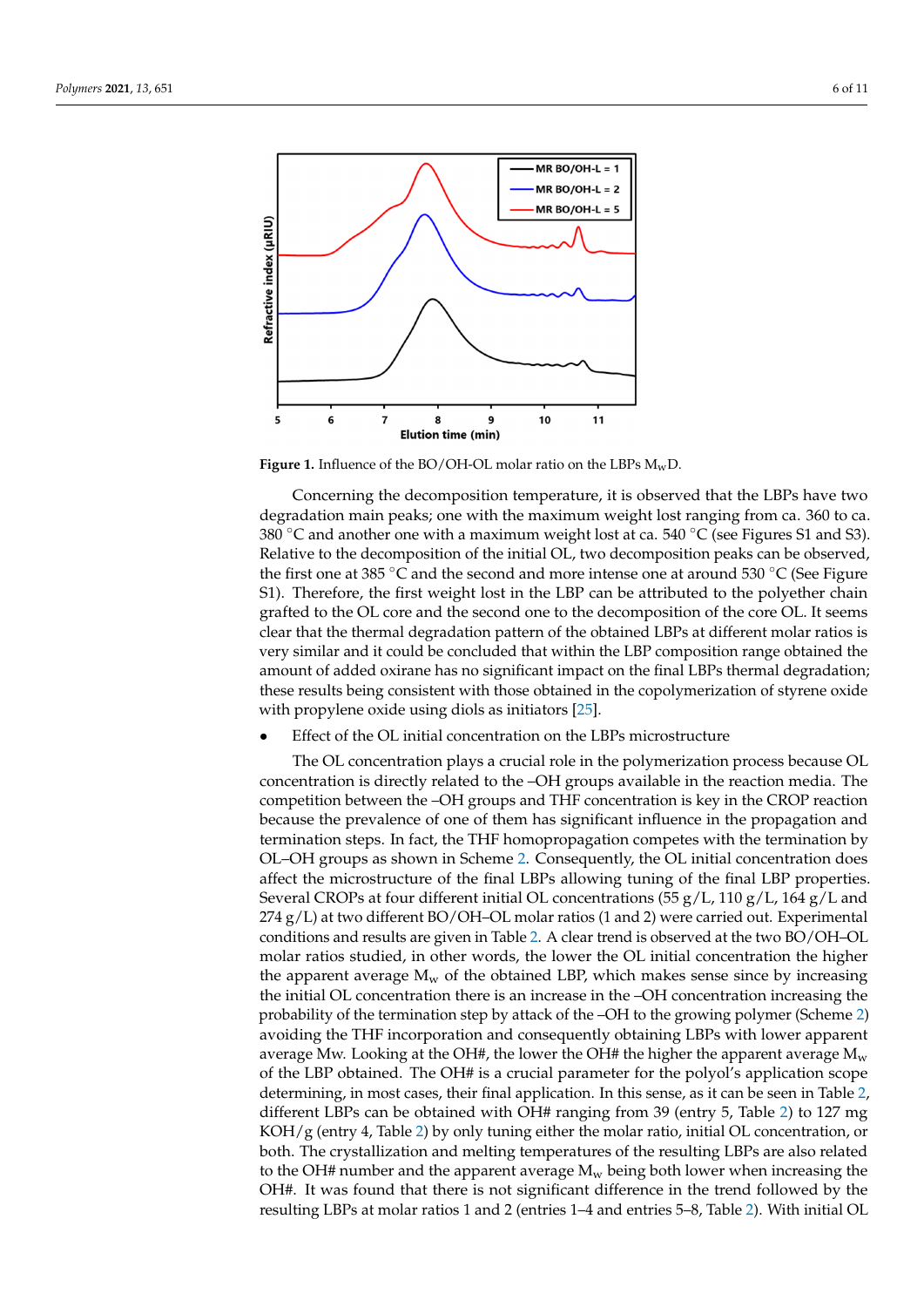concentrations of 55 g/L, 110 g/L and 164 g/L the main difference between the obtained LBPs at BO/OH–OL molar ratio of 1 or 2 is the apparent average  $M_w$  of the final LBPs, having those obtained at molar ratio 1 generally having a lower apparent average  $M_w$ (entries 1 and 5, entries 2 and 6 and entries 3 and 7, Table [2\)](#page-6-0). The lower apparent average  $M_w$  of the LBPs obtained at the lower molar ratio is attributed to the lower amount of oxirane used. Nevertheless, when the initial OL concentration is  $274$  g/mL almost no difference in the obtained LBPs at both studied molar ratios is observed (entries 4 and 8, Table [2\)](#page-6-0). This fact could be attributed to the large concentration of OL leading to a high amount of –OH groups ready to attack the growing polymer, thus predominating the termination step over the propagation one.

<span id="page-6-0"></span>

| Entry | OL<br>(g/mL) | $BO/OH-OLb$<br>(mol) | <b>OL</b><br>$(wt.^{\%})$ <sup>c</sup> | BO<br>$(wt.^{\%})$ <sup>c</sup> | <b>THF</b><br>$(wt,\%)$ c | Tc (°C)                                | $Tm(^{\circ}C)$ | $OH#$ (mg)<br>$KOH/g$ ) | Mw <sup>d</sup><br>(g/mol) | D <sup>e</sup><br>$(M_w/M_n)$ |
|-------|--------------|----------------------|----------------------------------------|---------------------------------|---------------------------|----------------------------------------|-----------------|-------------------------|----------------------------|-------------------------------|
| D1    | 55           |                      | 15.7                                   | 5.1                             | 79.2                      | $-8.1$                                 | 18.4            | 60                      | 14,224                     | 3.1                           |
| ∍     | 110          |                      | 24.5                                   | 8.0                             | 67.5                      | $-17.3$                                | 11.5            | 81                      | 8172                       | 2.7                           |
|       | 164          |                      | 28.6                                   | 9.3                             | 62.1                      | $-29.6$                                | 10.2            | 103                     | 7282                       | 2.4                           |
| 4     | 274          |                      | 34.2                                   | 11.1                            | 54.7                      | $n.f.$ <sup>t</sup>                    | 3.6             | 127                     | 7512                       | 2.6                           |
|       | 55           |                      | 13.8                                   | 9.0                             | 77.2                      | $-16.0$                                | 16.4            | 39                      | 27,272                     | 5.0                           |
| h     | 110          |                      | 17.3                                   | 11.2                            | 71.5                      | $-20.3$                                | 9.7             | 56                      | 12,534                     | 3.5                           |
|       | 164          |                      | 24.9                                   | 16.2                            | 58.8                      | $-27.3$                                | 5.0             | 83                      | 9669                       | 3.1                           |
| 8     | 274          |                      | 27.4                                   | 17.8                            | 54.8                      | $n.f.$ <sup><math>\dagger</math></sup> | $-8.4$          | 117                     | 6921                       | 2.8                           |
|       |              |                      |                                        |                                 |                           |                                        |                 |                         |                            |                               |

Table 2. Influence of the OL concentration on the LBP microstructure<sup>a</sup>.

<sup>a</sup> Reaction conditions: temperature = 25 °C; pressure = atmospheric; catalyst/OL–OH molar ratio = 0.125; oxirane specific addition flow rate = 73 mL·mol–OH(OL)<sup>-1</sup>·h<sup>-1</sup>; post-addition time = 1 h; <sup>b</sup> butylene oxide/lignin–OH groups molar ratio; <sup>c</sup> content in the LBP; <sup>d</sup> apparent average  $M_w$ ; <sup>e</sup> dispersion index; <sup>f</sup> n.f. = not found.

> The ATR-FTIR spectra (see Figure S4) of the obtained LBPs at the initial OL concentrations tested at molar ratios 1 and 2 were similar and no appreciable differences were found. The only difference is just the more intense –OH stretching band at around 3500  $cm^{-1}$ related to the intensity of the –OH group band in the LBPs with higher OL content.

> Concerning the thermal degradation of obtained LBPs as a function of initial OL concentration, at both molar ratios it follows a similar trend as observed by TGA (see Figure S5). In all cases, the decomposition temperature of the LBPs is in the range from 350 to 365 ◦C showing those obtained at a lower BO/OH–OL molar ratio's slightly higher decomposition temperatures as observed before. Another weight loss between 490 and 530 <sup>°</sup>C is observed for all LBPs, attributed to the OL core whose maximum weight lost temperature is ca. 530 ◦C (see Figure S1).

Effect of the reaction temperature on the LBPs microstructure

From a kinetic point of view, looking into the Arrhenius equation the rate constant (k) in a reaction increases with the temperature and this is the case of the CROP reaction with 3-member cyclic ethers (oxiranes) where the polymerization reaction is irreversible [\[26\]](#page-10-21). Nevertheless, in the case of four or more-member cyclic ethers, such as THF, even if the polymerization rate is faster by increasing the CROP temperature, the equilibrium monomer concentration is higher and consequently the monomer conversion lower, thus obtaining higher molecular weight polymers at low temperatures [\[22\]](#page-10-17).

Consequently, if THF is employed as the solvent, it should be taken into account that its homopropagation is closely related to the reaction temperature. The higher the temperature, the higher the monomer equilibrium concentration and consequently less THF will be able to polymerize and will be incorporated into the final polymer [\[20\]](#page-10-15). Therefore, the temperature could be used to control the THF homopolymerization, its incorporation into the final LBP and, as a consequence, the LBP final properties.

The influence on LBP microstructure of three reaction temperatures were investigated, 5 °C, 25 °C and 55 °C. Experimental conditions and results are given in Table [3.](#page-7-0) As expected, the higher the temperature the lower the THF incorporation in the LBP, 75.3 wt.%, 71.5 wt.% and 59 wt.% at 5<sup>°</sup>C, 25 °C and 55 °C, respectively. The apparent average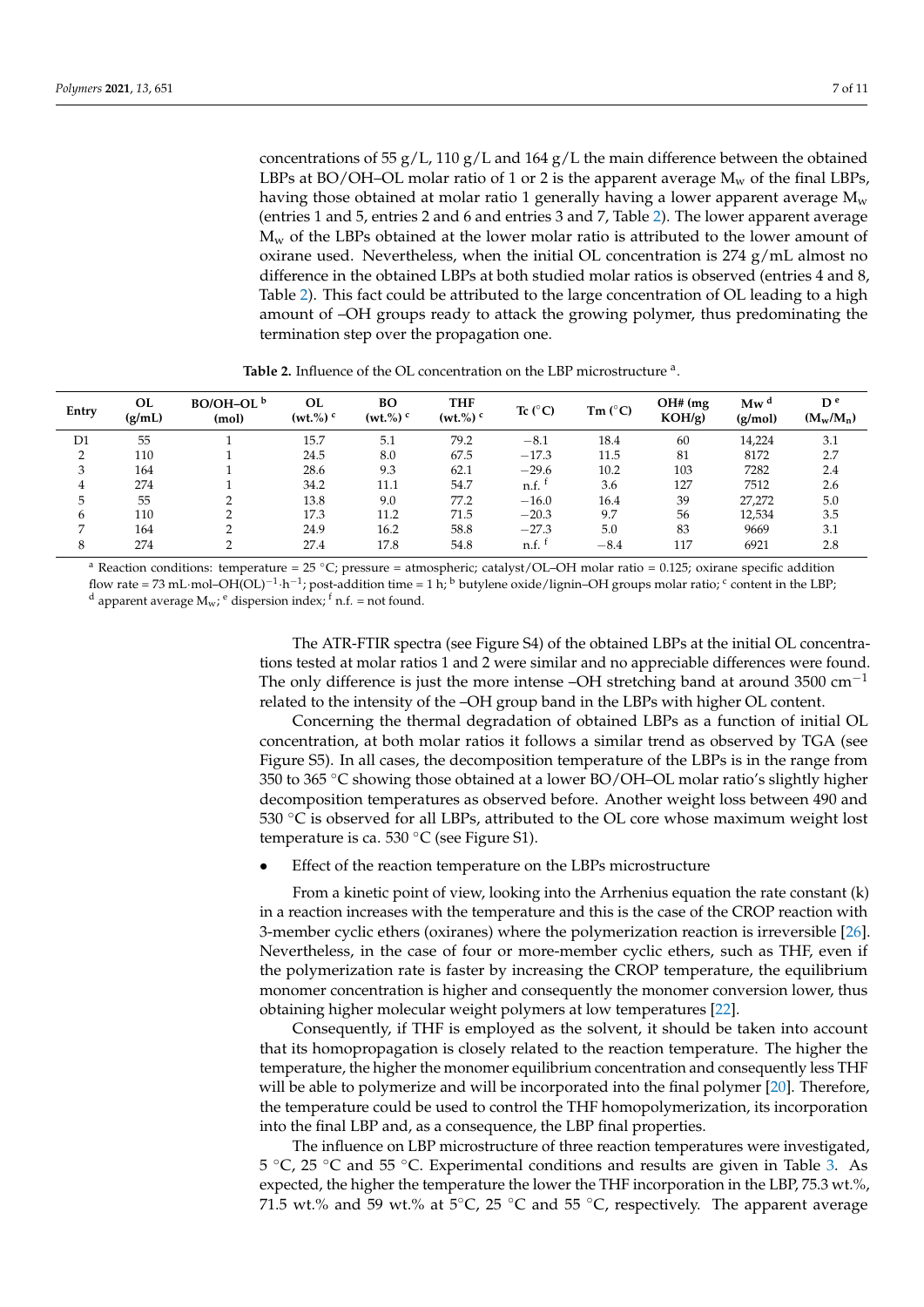$M_{\rm w}$  of the obtained LBPs decreases drastically when temperature increases. Concerning the crystallization and melting temperatures, the LBPs with less THF incorporated, those obtained at higher temperatures, show both lower crystallization and melting temperatures. As in the case of the other studied variables, the ATR-FTIR spectra of the obtained LBPs varying the temperature do not show significant changes (Figure S6). The decomposition temperature showed by TGA is quite similar in the three LBPs with a maximum weight lost at ca. 350–365 ◦C and another weight loss at around 440 ◦C attributed to the core OL decomposition, with this peak being more pronounced in the LBPs with higher OL content

<span id="page-7-0"></span>

| Entry | Temperature<br>(°C) | OL<br>$(wt.^{\%})^b$ | BO<br>$(wt.^{\%})^b$ | THF<br>$(wt.^{\%})^b$ | Tc $(^{\circ}C)$ | $Tm(^{\circ}C)$ | OH# (mg)<br>$KOH/g$ ) | Mw <sup>c</sup><br>(g/mol) | D <sup>d</sup><br>$(M_w/M_n)$ |
|-------|---------------------|----------------------|----------------------|-----------------------|------------------|-----------------|-----------------------|----------------------------|-------------------------------|
|       |                     |                      | 9.7                  | 75.3                  | $-18.9$          | 12.5            | 42.5                  | 37,754                     | 7.0                           |
| ∽     | 25                  | 17.3                 | 11.2                 | 71.5                  | $-20.2$          | 9.7             | 64.5                  | 11,263                     | 3.6                           |
|       | 55                  | 24.9                 | 16.2                 | 59                    | $-27.8$          | $-6.3$          | 107.1                 | 5517                       | 2.2                           |

Table 3. Influence of the temperature on the LBP microstructure <sup>a</sup>.

(Figure S7), as expected.

<sup>a</sup> Reaction conditions: molar ratio BO/OH–OL = 2:1; pressure = atmospheric; catalyst/lignin –OH molar ratio = 0.125; OL concentration  $(g/L) = 110$ ; specific flow rate (oxirane) = 73 mL·mol–OH(lignin)<sup>-1</sup>·h<sup>-1</sup>; post-addition time = 1 h; BO/OH–OL (mol) = 2; <sup>b</sup> content in the LBP;  $\text{c}$  apparent average  $\text{M}_{\text{w}}$ ;  $\text{d}$  dispersity index.

Influence of BO specific addition flow rate  $(Q_s)$  on the LBPs microstructure

The oxirane specific addition flow rate  $(Q_s)$  has a strong influence on the instant oxirane concentration in the reaction medium. Consequently, the formation of the undesired COLs could be avoided depending on how fast the oxirane is incorporated into the growing chain. The incorporation of the oxirane as well as its reactivity will then depend on the  $Q_s$ but also on the oxirane nature. To evidence the importance of the  $Q<sub>s</sub>$  on the obtention of the final wanted LBP this study was done using BO as oxirane. Three different  $Q_s$  were tested (36.5, 73.0 and 146.0 mL/OH–OL/h). CROP experimental conditions and results obtained are given in Table [4.](#page-7-1) As can be seen, there are no major differences in terms of OL, BO and THF contents in the resulting LBPs and, consequently, there are also no significant differences in their properties.

<span id="page-7-1"></span>

| Entry | Qs<br>$(mL/nOH-OL/h)$ | OL<br>$(wt.^{\%})^b$ | BО<br>$(wt.^{\%})^b$ | THF<br>$(wt.^{\%})^b$ | Tc $(^{\circ}C)$ | $Tm (^{\circ}C)$ | OH# (mg)<br>$KOH/g$ ) | Mw <sup>c</sup><br>(g/mol) | D <sup>d</sup><br>$(M_w/M_n)$ |
|-------|-----------------------|----------------------|----------------------|-----------------------|------------------|------------------|-----------------------|----------------------------|-------------------------------|
|       | 36.5                  | 16.0                 | 10.4                 | 73.6                  | $-25.8$          | 12.1             | 79                    | 14,535                     | 3.7                           |
| ∸     | 73.0                  | 16.6                 | 10.8                 | 72.6                  | $-20.3$          | 9.7              | 76                    | 12,534                     | 3.5                           |
|       | 146.0                 | 15.8                 | 10.2                 | 74.0                  | $-24.5$          | 12.7             | 73                    | 19.732                     | 5.1                           |

**Table 4.** Effect of the oxirane specific addition flow rate  $(Q_s)$  on the LBP microstructure  $a$ .

<sup>a</sup> Reaction conditions: temperature = 25 °C; pressure = atmospheric; catalyst/lignin–OH molar ratio = 0.125; OL concentration (g/L) = 110; BO/OH–OL (mol) = 2; post-addition time = 1 h; <sup>b</sup> content in the final LBP; <sup>c</sup> apparent average  $M_{\rm w}$ ; <sup>d</sup> dispersity index.

> Along the same lines, the ATR-FTIR spectra and the thermal degradation analysis (TGA) profiles of the LBPs do not show any significant difference between them as constated in supporting information, Figures S8 and S9, respectively.

Effect of the oxirane nature on the LBPs microstructure

Several oxiranes depicted in Figure [2](#page-8-0) were selected to investigate the influence on the LBPs microstructure of: (1) the length of the oxirane alkyl chain, PO (1 carbon atom), BO (2 carbon atoms), HO (4 carbon atoms) and OO (6 carbon atoms); and (2) the presence of a functional group pendant on the  $CH_3$  carbon of the PO: an allylic moiety (HEO), a hydroxyl group (GLY) and a chlorine group (oxiranes). The influence of the oxirane nature on the LBP properties, namely, OH#, melting and crystallization temperatures and the apparent average  $M_w$ , is shown in Table [5.](#page-8-1)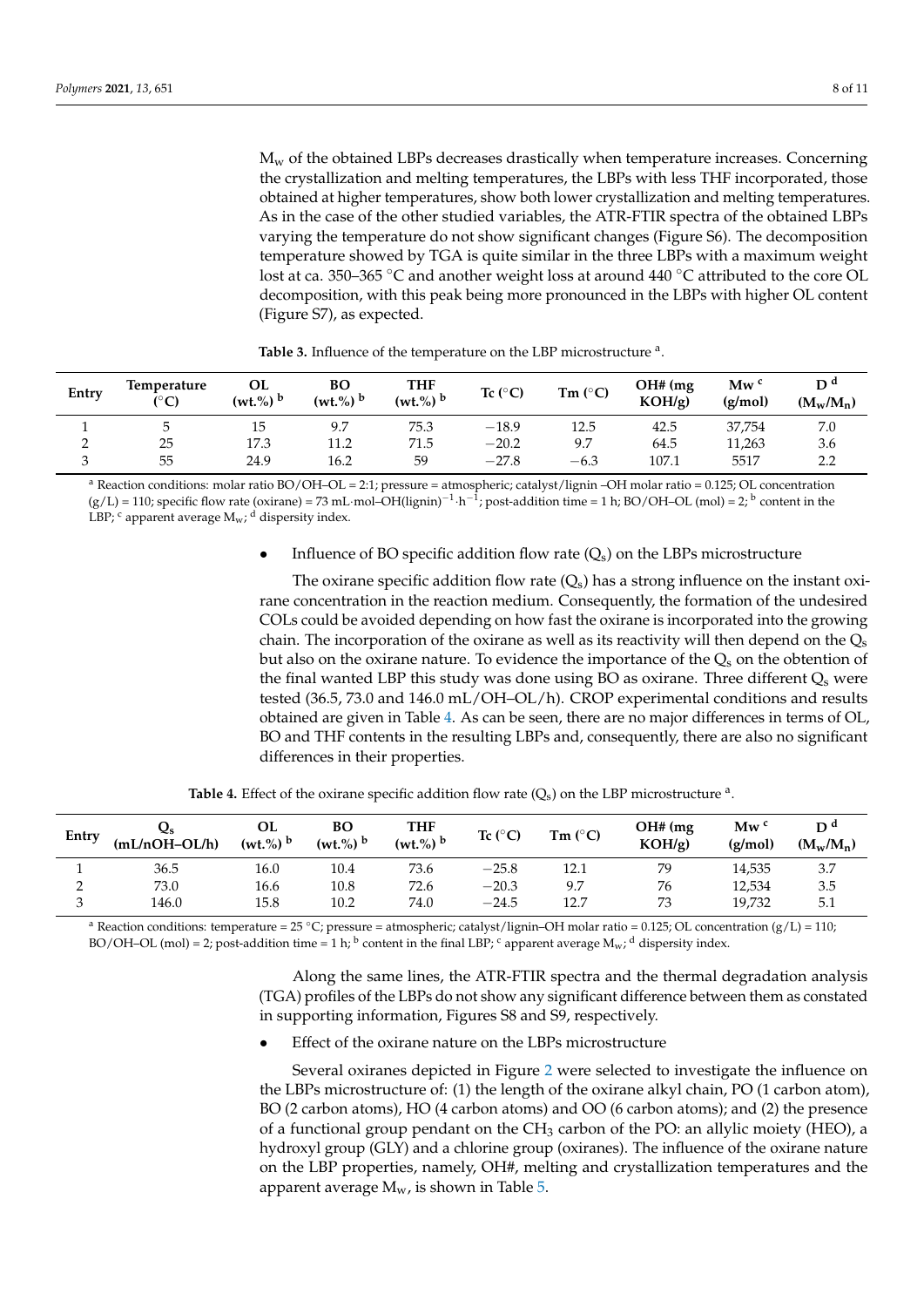<span id="page-8-0"></span>

**Figure 2.** Oxiranes selected to study their influence in the LPBs microstructure. **Figure 2.** Oxiranes selected to study their influence in the LPBs microstructure.

<span id="page-8-1"></span>

| Entry | Oxirane       | <b>OL</b><br>$(wt.^{\%})^b$ | Oxirane<br>$(wt.^{\%})^b$ | <b>THF</b><br>$(wt.^{\%})^b$ | Tc $(^{\circ}C)$    | Tm $(^{\circ}C)$ | OH# (mg)<br>$KOH/g$ ) | Mw <sup>c</sup><br>(g/mol) | D <sup>d</sup><br>$(M_w/M_n)$ |
|-------|---------------|-----------------------------|---------------------------|------------------------------|---------------------|------------------|-----------------------|----------------------------|-------------------------------|
|       | PO            | 16.5                        | 8.7                       | 74.8                         | $-24.9$             | 9.9              | 77                    | 15.090                     | 4.0                           |
| ◠     | <b>BO</b>     | 16.0                        | 10.4                      | 73.6                         | $-25.8$             | 12.1             | 79                    | 14,535                     | 3.7                           |
| 3     | HO            | 14.5                        | 13.1                      | 72.3                         | $-32.2$             | 11.6             | 58.1                  | 25,747                     | 5.5                           |
| 4     | <sub>OO</sub> | 14.4                        | 16.5                      | 69.1                         | $-31.9$             | 11.2             | 57.4                  | 26,007                     | 5.4                           |
| 5     | <b>HEO</b>    | 11.2                        | 9.5                       | 78.8                         | $-27.6$             | 14.4             | 50                    | 52.900                     | 11.8                          |
| 6     | <b>GLY</b>    | 20.3                        | 13.5                      | 66.2                         | $n.f.$ <sup>e</sup> | 7.7              | 217                   | 9373                       | 3.4                           |
| ⇁     | ECH           | 12.0                        | 10.0                      | 78.0                         | $-28.2$             | 14.1             | 63                    | 35,594                     | 7.3                           |

Table 5. Influence of the oxirane nature on the LBP microstructure <sup>a</sup>.

<sup>a</sup> Reaction conditions: temperature = 25 °C; pressure = atmospheric; catalyst/OL–OH molar ratio = 0.125; specific addition flow rate (Q<sub>s</sub>) (oxirane) = 36.5 mL·mol–OH(OL)<sup>-1</sup>·h<sup>-1</sup>; post-addition time = 1 h; <sup>b</sup> content in the LBPs; <sup>c</sup> apparent average M<sub>w</sub>; <sup>d</sup> dispersity index; n.f. = not found.

> The aliphatic chain length was found to influence the THF monomer incorporation into the final LBP. Both the THF and OL contents on the final LBP decrease with the increase of the alkyl chain length while the oxirane content in the LBP increases with the length of the alkyl chain (entries 1–4, Table [5\)](#page-8-1). On the other hand, the crystallization temperature of the obtained LBPs decreases with the increase in aliphatic chain length up to 4 carbons while melting temperatures increase with increasing the number of carbons up to 4 into the aliphatic chain of the oxirane (entries 1–2, Table [5\)](#page-8-1). When the number of carbons in the aliphatic chain of the oxirane is 4 or 6, HO and OO, respectively, there was no significant difference found between the crystallization or melting temperatures (entries 3 and 4, Table [5\)](#page-8-1) [\[23\]](#page-10-18). The presence in the oxirane of a –OH pendant group, as in the case of GLY, was found to strongly influence the melting temperature, 7.7 ◦C, (entry 6, Table [5\)](#page-8-1) compared to the other LBPs. The presence of a pendant double bond (HEO) or a –Cl group (oxiranes) leads to similar crystallization and melting temperatures (entries 5 and 7, Table [5\)](#page-8-1) but their melting temperatures (14.4  $\degree$ C and 14.1  $\degree$ C) are higher among the obtained LBPs, probably due to polar-polar interactions between polyether chains. Concerning the OH#, the LBPs obtained with the employed oxiranes show lower OH#, in the range from 58 to 79 mg KOH/g, than the starting OL as expected, except for GLY showing the corresponding LBP a OH# similar to the OL due to the presence of an extra –OH group in the LBP per GLY unit incorporated.

> The presence of a double bond in oxirane HEO compared with oxirane HO (entries 3 and 5, Table [5\)](#page-8-1) clearly affects the composition of the final obtained LBP, in the presence of the double bond the content of THF increases from 72.3 to 78.8 wt.% while both OL and oxirane contents decrease in the LBP containing HEO. This fact could be explained because the double bond is withdrawing electron density on the carbon in two positions of the oxirane facilitating the THF incorporation. A similar behavior was observed with the oxiranes, an oxirane with another pendant electron-withdrawing group (–Cl). The apparent average  $M_w$  distributions of the prepared LBPs show similar molecular patterns, a main peak of higher apparent average  $M_w$  than that of the starting OL with a series of small peaks of lower apparent average  $M_w$  attributed to the formation of COLs (see Figure S10). The LBPs with the highest apparent average  $M_w$  were obtained with HEO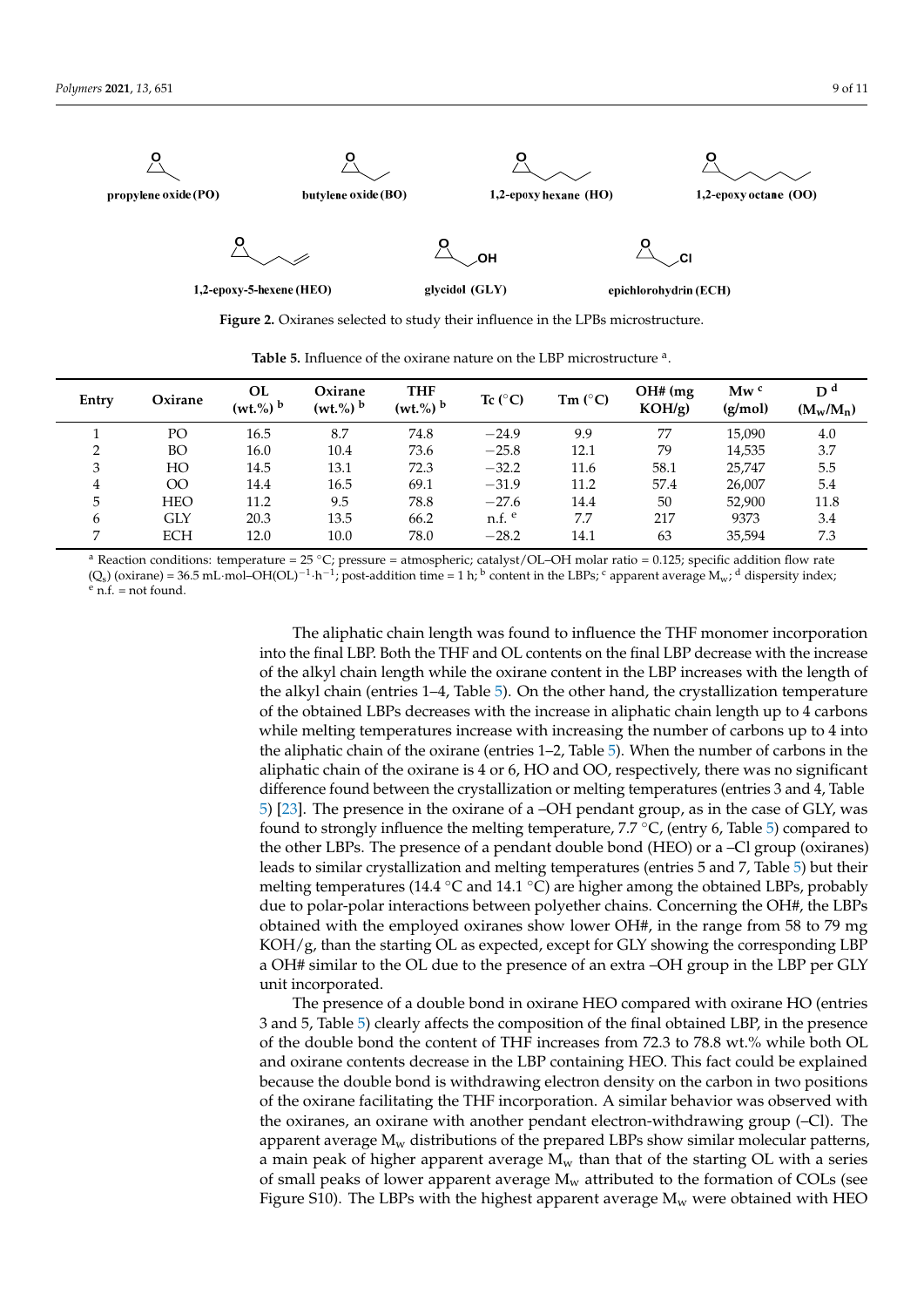and oxiranes as the oxiranes, 52,900 and 35,594 g/mol, respectively, due to a higher THF incorporation into the LBP attributed to the presence of electron-withdrawing pending functionalities (entries 5 and 7, Table [5\)](#page-8-1). On the contrary, the LBP with the lowest apparent average  $M_w$  was obtained with GLY, 9373 g/mol, due to the lower THF incorporation into the final LBP (entry  $6$ , Table  $5$ ).

The ATR-FTIR spectra of these LBPs follow the same pattern with no significant variations but those attributed to stretching bands of C–Cl for oxiranes at 745 cm<sup>-1</sup> and of C=C for HEO at 910 cm−<sup>1</sup> and a more intense –OH stretching band for GLY (see Figure S11). The thermal stability of the LBPs was followed by TGA and all LBPs have similar degradation profiles with two main mass loss peaks, the first one at ca. 350–380  $^{\circ}$ C attributed to the polyether chains grafted to the OL core and the second one at ca. 530 °C attributed to the degradation of the OL core (Figure S12).

### **4. Conclusions**

It has been demonstrated that families of lignin-based polyols with different thermal, physical and chemical properties can be obtained by CROP reaction by fine tuning key reaction parameters such as the oxirane/OH-lignin groups' molar ratio, the OL initial concentration, the temperature, the specific flow rate of oxirane addition and the nature of the oxirane. The total control of the studied reaction variables allowed obtaining a plethora of LBPs with very well-defined properties, for example, hydroxyl number, apparent average  $M_w$  as well as crystallization and melting temperatures on demand for a specific application. This control of the microstructure of the resulting LBPs and their properties is carried out in a very simple way at very mild reaction conditions. This procedure and the total LBPs' properties control will definitively pave the way to introduce LBPs as a solid alternative to completely or partially substituting currently used fossil-based polyols in several industrial applications.

**Supplementary Materials:** The following are available online at [https://www.mdpi.com/2073-4](https://www.mdpi.com/2073-4360/13/4/651/s1) [360/13/4/651/s1,](https://www.mdpi.com/2073-4360/13/4/651/s1) Figure S1: (a) TGA profile of the OL, (b) first derivative of the TGA of the OL, Figure S2: ATR-FTIR spectra of the LBPs obtained at different BO/OH-L molar ratios, Figure S3: (a) TGA profiles of the LBPs obtained at different BO/OH-L molar ratios; (b) first derivatives of the TGA at different BO/OH-L ratios, Figure S4: ATR-FTIR spectra of the LBPs obtained at different OL concentrations: (a) BO/OH-L molar ratio 1 and (b) BO/OH-L molar ratio 2, Figure S5: (a) TGA profiles of the LBPs obtained at different OL concentrations with BO/OH-L molar ratio 1; (b) first derivative of the TGA obtained at different OL concentrations with BO/OH-L molar ratio 1; (c) TGA profiles of the LBPs obtained at different OL concentrations with BO/OH-L molar ratio 2 and (d) first derivative of the TGA obtained at different OL concentrations with BO/OH-L molar ratio 2, Figure S6: ATR-FTIR spectra of the LBPs obtained at different reaction temperatures, Figure S7: (a) TGA profiles of the LBPs obtained at different reaction temperatures and (b) first derivative of the TGA at different reaction temperatures, Figure S8: ATR-FTIR spectra of the LBPs obtained at different oxirane specific addition flow rates  $(Q_s)$ , Figure S9: (a) TGA profiles of the LBPs obtained and (b) first derivative of the TGA, at different oxirane specific addition flow rates  $(Q_s)$ , Figure S10: GPC chromatograms of the obtained LBPs with different oxiranes, Figure S11: ATR-FTIR spectra of the LBPs obtained with different oxiranes, Figure S12: (a) TGA profiles of the LBPs obtained with different oxiranes and (b) first derivative of the TGA obtained with different oxiranes.

**Author Contributions:** Conceptualization, J.P.-A., E.J.G.-S. and J.R.O.-G.; methodology, J.P.-A. and A.C.-P.; validation, J.P.-A. and A.C.-P.; investigation, J.P.-A. and A.C.-P.; resources, J.P.-A. and E.J.G.-S.; data curation, J.P.-A., E.J.G.-S. and J.R.O.-G.; writing—original draft preparation, J.P.-A. and E.J.G.-S.; writing—review and editing, E.J.G.-S., J.L. and J.R.O.-G.; supervision, E.J.G.-S. and J.R.O.-G. All authors have read and agreed to the published version of the manuscript.

**Funding:** This research was financially supported by the Basque Government (grant KK-2019/00097).

**Acknowledgments:** The authors acknowledge the Netherlands Organisation for Applied Scientific Research; The Hague, The Netherlands (TNO) for kindly providing the OL; and the Basque Government is gratefully acknowledged for funding this research.